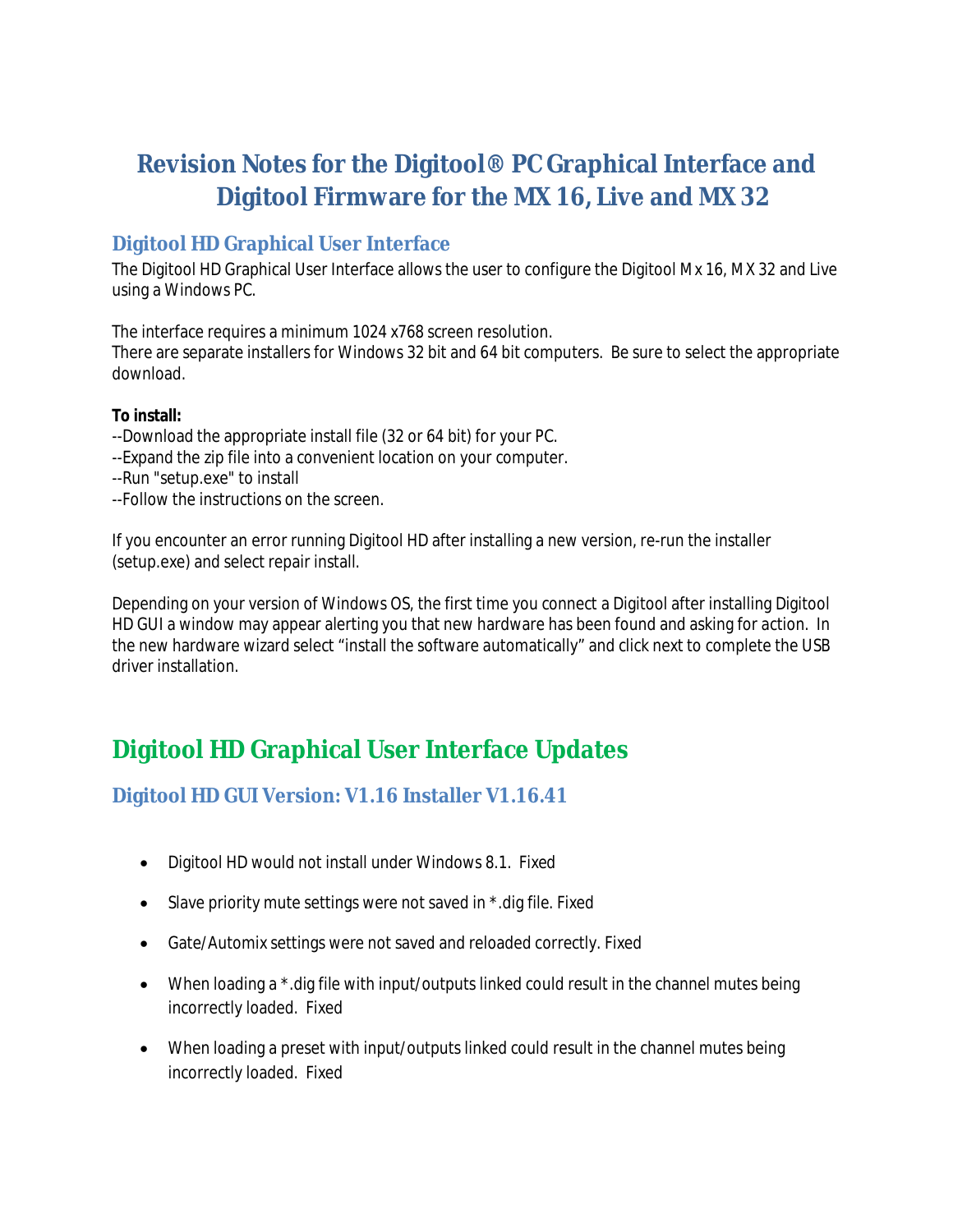#### **Digitool HD GUI Version: V1.15 Installer V1.15.37**

- Changed output processing frequency response curve to properly reflect that the crossover, low-pass filter is turned off when its frequency is set to 20 kHz.
- Add note to help file to call attention to the crossover low-pass filter response when set to 20 kHz.
- Expanded Bandwidth to Q cross reference table in the filter help file to include Bandwidth down to 0.01 Octaves.

### **Digitool Firmware**

**To install:**

- Download the latest firmware version for your Digitool product
- Unzip the file to a convenient location on your PC
- **•** Launch Digitool HD Graphical user Interface
- Connect the USB cable to the Digitool
- **•** Turn the Digitool on while holding down the "Edit" button.
- **•** Follow the instructions on the screen.

## **Digitool MX 16 and Live Firmware Updates**

#### **Digitool MX16 and Live Firmware version 1.64**

• Fixed an issue where a muted input was unmuted when changing the input sensitivity between -6 and -7 dB.

#### **Digitool MX16 and Live Firmware version 1.63**

 Fixed an issue regarding the interpreting of the min and max levels of a serial level control ID. Issue caused D1V to occasionally display the level incorrectly.

#### **Digitool MX16 and Live Firmware version 1.62**

 Fixed an issue where you quickly change from an unassigned serial ID on a D1V to an assigned ID causing the level of the assigned ID to jump.